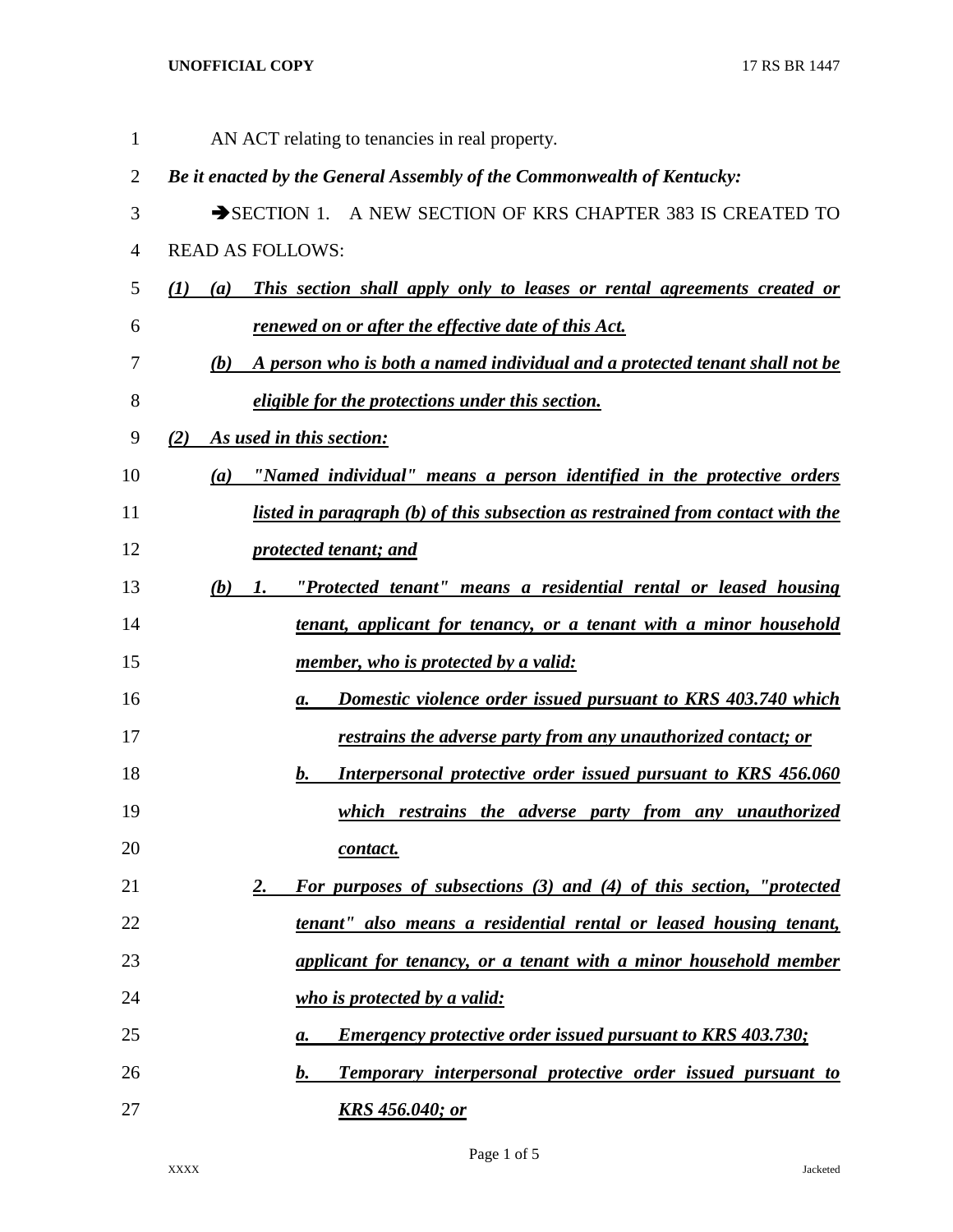| 1              |            | Pretrial release no contact order issued pursuant to KRS                           |
|----------------|------------|------------------------------------------------------------------------------------|
| $\overline{2}$ |            | 431.064.                                                                           |
| 3              | (3)<br>(a) | A landlord shall not terminate, fail to renew, refuse to enter into, or            |
| 4              |            | otherwise retaliate in the renting or leasing of a residence because of the        |
| 5              |            | person's status as a protected tenant.                                             |
| 6              | (b)        | It shall be a defense to an action for possession of a rented or leased            |
| 7              |            | <u>residential property if the court determines that:</u>                          |
| 8              |            | <b>The tenant is a protected tenant; and</b><br>1.                                 |
| 9              |            | 2.<br>The notice to vacate is substantially based on acts which violated the       |
| 10             |            | tenant's protective order or led to the issuance of a protective order             |
| 11             |            | listed in subsection (2) of this section, including an action for                  |
| 12             |            | possession based on complaints of noise, disturbances, or repeated                 |
| 13             |            | <i><u><b>presence of peace officers.</b></u></i>                                   |
| 14             | (4)<br>(a) | At the protected tenant's expense, a protected tenant may install a new<br>I.      |
| 15             |            | <u>lock to his or her dwelling by:</u>                                             |
| 16             |            | <u>Rekeying the lock if the lock is in good working condition; or</u><br>a.        |
| 17             |            | b.<br><b>Replacing the entire locking mechanism with a locking</b>                 |
| 18             |            | mechanism of equal or better quality than the lock being                           |
| 19             |            | replaced.                                                                          |
| 20             |            | No later than forty-eight (48) hours after installing a new lock, the<br><u>2.</u> |
| 21             |            | protected tenant shall inform the landlord of the change in locks, and             |
| 22             |            | provide a key to the new lock to the landlord upon request.                        |
| 23             | (b)        | Regardless of any provision in the lease or rental agreement, the landlord         |
| 24             |            | may refuse to provide a key to the new lock to a named individual, even if         |
| 25             |            | the named individual is a party to the lease or rental agreement.                  |
| 26             | (c)        | A named individual who has been excluded from leased or rented property            |
| 27             |            | under this section remains liable for rent.                                        |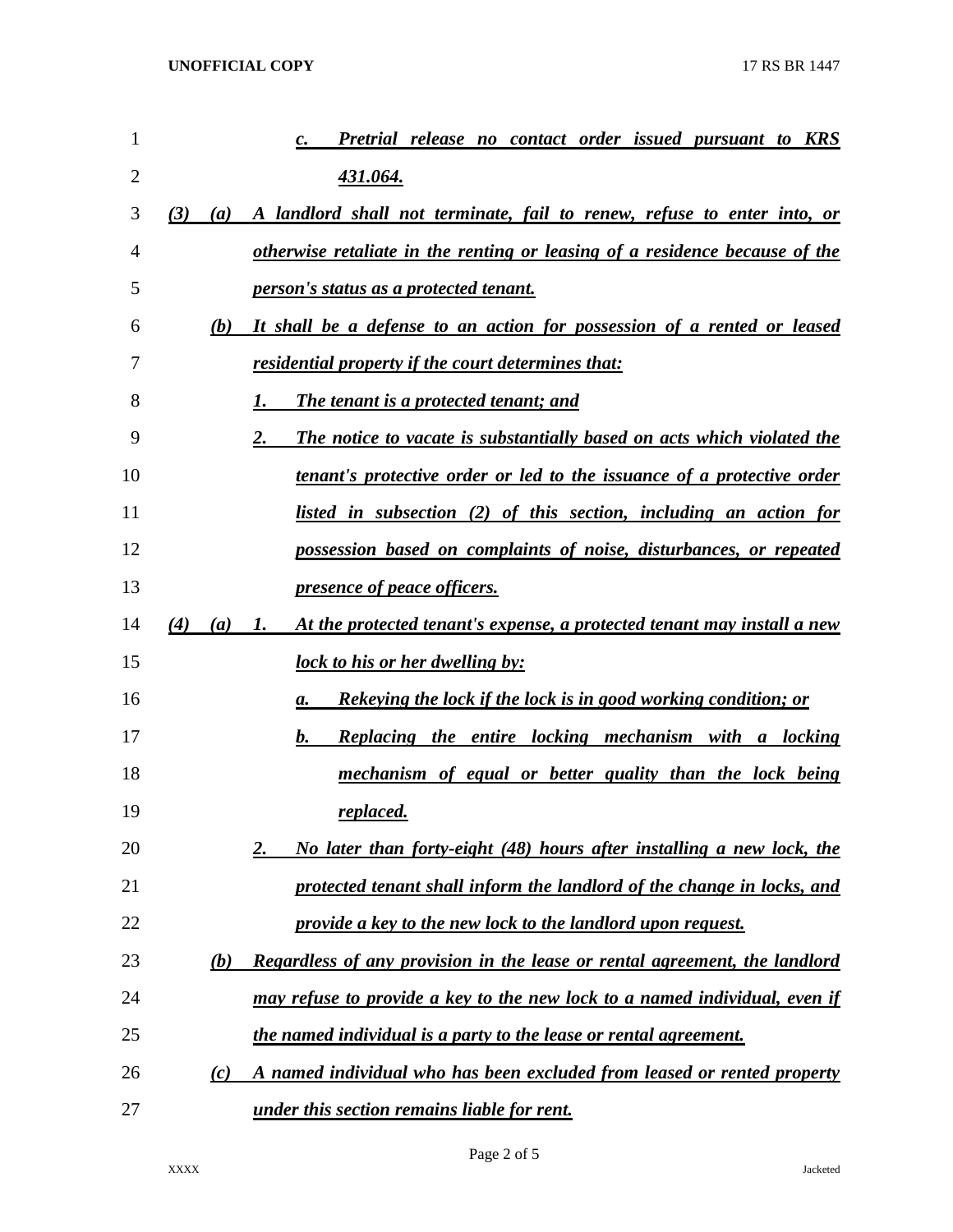## **UNOFFICIAL COPY** 17 RS BR 1447

| 1  | (5)<br>(a) | For a protected tenant who obtains a valid protective order listed in                |
|----|------------|--------------------------------------------------------------------------------------|
| 2  |            | $subsection$ (2)(b)1. of this section after entering into a lease or rental          |
| 3  |            | agreement, the lease or rental agreement may be terminated by providing              |
| 4  |            | the landlord with:                                                                   |
| 5  |            | <u>Written notice of termination to be effective on a date stated in the</u>         |
| 6  |            | notice that is at least thirty (30) days after the landlord's receipt of the         |
| 7  |            | notice; and                                                                          |
| 8  |            | 2.<br>A copy of the valid protective order.                                          |
| 9  | (b)        | For a protected tenant who obtains a valid protective order listed in                |
| 10 |            | subsection $(2)(b)$ . of this section before entering into a lease or rental         |
| 11 |            | <u>agreement, the lease or rental agreement may be terminated by:</u>                |
| 12 |            | Providing the landlord with written notice of termination to be<br>1.                |
| 13 |            | effective on a date stated in the notice that is at least thirty (30) days           |
| 14 |            | <i>after the landlord's receipt of the notice;</i>                                   |
| 15 |            | Attaching a copy of the valid protective order; and<br>2.                            |
| 16 |            | Demonstrating a safety concern to the landlord that arises after<br>3.               |
| 17 |            | execution of the lease.                                                              |
| 18 | (c)        | Upon termination of a lease or rental agreement under this section, the              |
| 19 |            | released tenant shall:                                                               |
| 20 |            | <b>Be liable for the rent due under the lease or rental agreement prorated</b>       |
| 21 |            | to the effective date of the termination and payable at the time that                |
| 22 |            | would have been required by the terms of the lease or rental                         |
| 23 |            | <i>agreement;</i>                                                                    |
| 24 |            | Not receive a negative credit entry, a negative character reference, or<br><u>2.</u> |
| 25 |            | be liable for any other rent or fees due solely to the early termination             |
| 26 |            | of the tenancy; and                                                                  |
| 27 |            | Not be subject to any damages or penalties if a lease or rental<br><u>3.</u>         |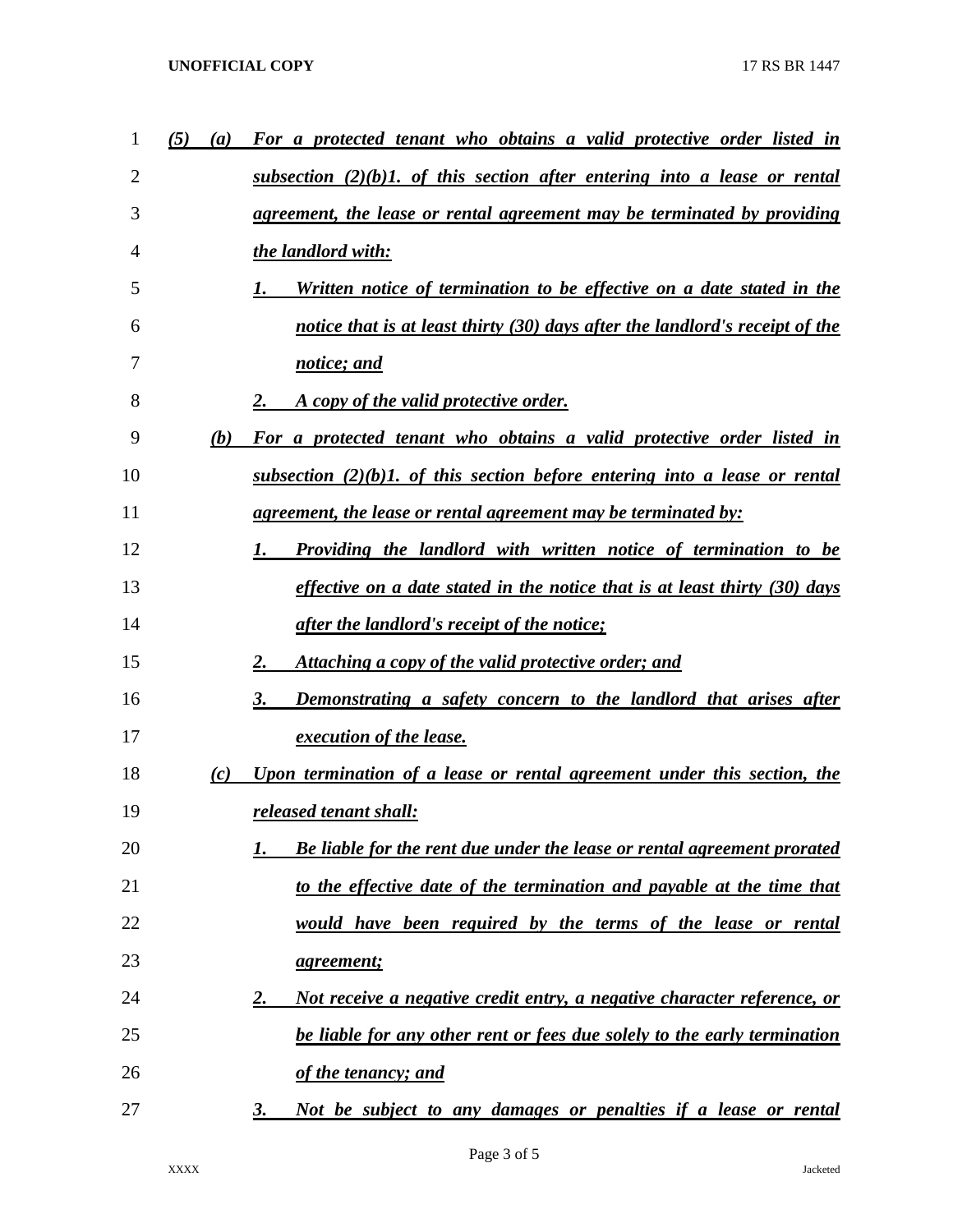| 1              |     | agreement is terminated under this subsection fourteen (14) or more                            |
|----------------|-----|------------------------------------------------------------------------------------------------|
| $\overline{2}$ |     | <u>days prior to occupancy.</u>                                                                |
| 3              |     | (d)<br>Regardless of whether the named individual is a party to a lease or rental              |
| 4              |     | agreement terminated under this subsection, the named individual:                              |
| 5              |     | Is deemed to have interfered with the terminated lease or rental<br>1.                         |
| 6              |     | agreement between the landlord and tenant; and                                                 |
| 7              |     | Shall be civilly liable for all economic losses incurred by the landlord<br>2.                 |
| 8              |     | for the early lease termination, including unpaid rent, early lease                            |
| 9              |     | termination fees, commissions and advertising costs incurred in                                |
| 10             |     | <u>reletting the premises, costs to repair damages to the premises, or any</u>                 |
| 11             |     | reductions in rent previously granted to the protected tenant.                                 |
| 12             | (6) | Regardless of conflicting provisions in a named individual's rental agreement or               |
| 13             |     | lease, if a named individual and a protected tenant are co-tenants, a landlord                 |
| 14             |     | may:                                                                                           |
| 15             |     | Refuse access to the property by a named individual unless the named<br>(a)                    |
| 16             |     | individual is specifically permitted access by court order; and                                |
| 17             |     | Pursue all available legal remedies against the named individual,<br>(b)                       |
| 18             |     | <i>including:</i>                                                                              |
| 19             |     | <b>Termination of the named individual's rental agreement or lease;</b><br>1.                  |
| 20             |     | <b>Eviction of the named individual, whether or not a lease or rental</b><br><u>2.</u>         |
| 21             |     | agreement between the landlord and the named individual exists; and                            |
| 22             |     | Action for damages against the named individual for any unpaid rent<br><u>3.</u>               |
| 23             |     | <u>owed by the named individual or any damages resulting from a</u>                            |
| 24             |     | <i>violation of a valid protective order listed in subsection <math>(2)(b)</math>. of this</i> |
| 25             |     | section.                                                                                       |
| 26             | (7) | Notwithstanding the release of a protected tenant or an exclusion of a named                   |
| 27             |     | individual from a lease or rental agreement under this section, if there are any               |